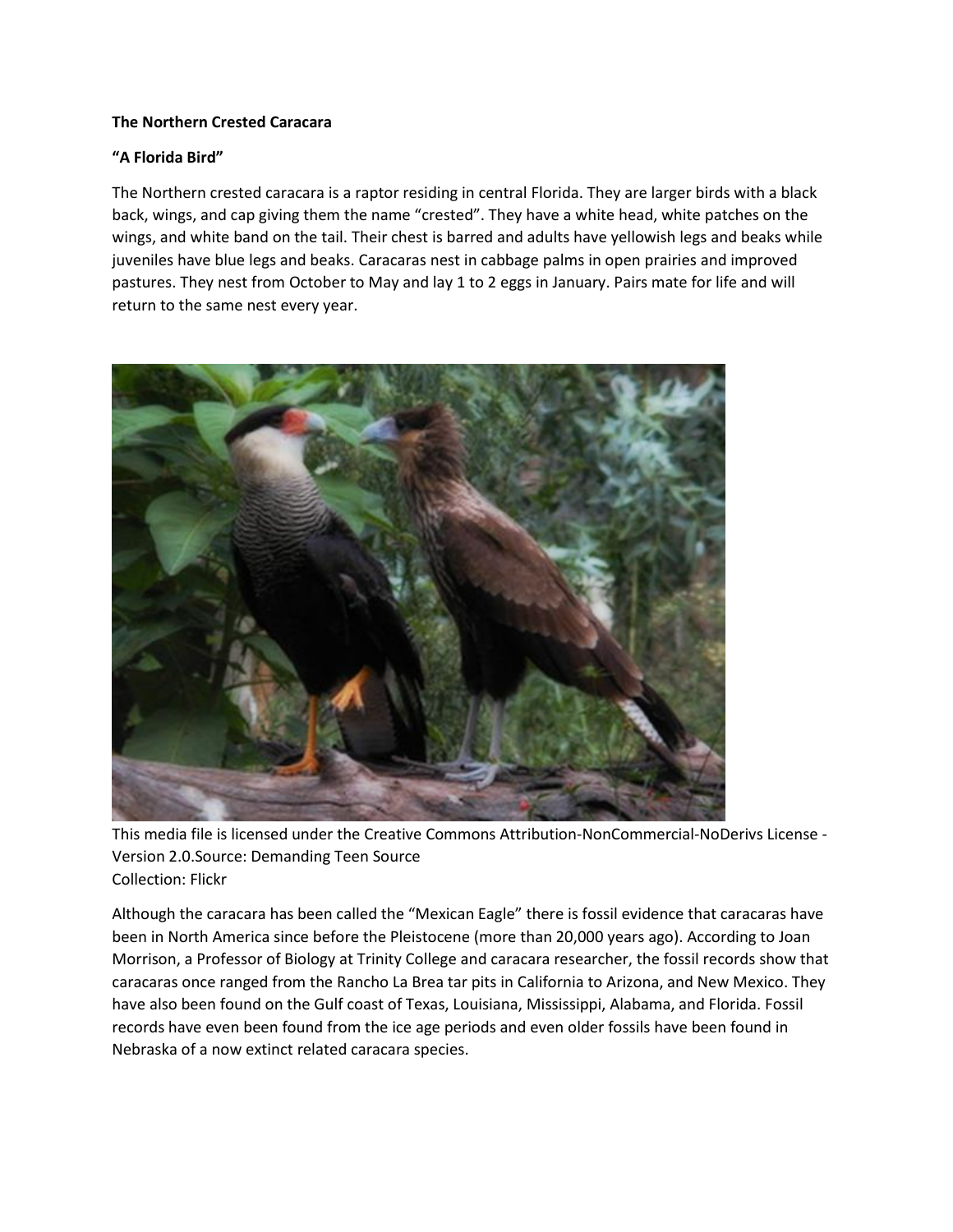This information suggests that much of the continent consisted of grasslands and was warmer before the ice age. It is suspected that the current caracara populations have been "pushed back" south by the expanding glaciers. After the last glacial period, when northern Florida became forested, the only habitat left for the caracaras in Florida were the great prairies. This has created a Florida population of crested caracaras isolated from the populations which still exist in Texas, Mexico, and Central America.



The crested caracara is protected under the Endangered Species Act in 1987 due to loss of habitat and population decline. The US Fish and Wildlife Service have developed a consultation area for the caracara based on habitat. Much of the dry prairie habitat in Florida has been destroyed or modified for agriculture and residential development. However, large cattle ranching operations seem to be compatible with caracara nesting and survival. Caracaras have also experienced population decline due to vehicular collisions. Caracaras are scavengers and can often be found on the side of the road with vultures feeding on road kill, therefore making them more prone to becoming road kill themselves.